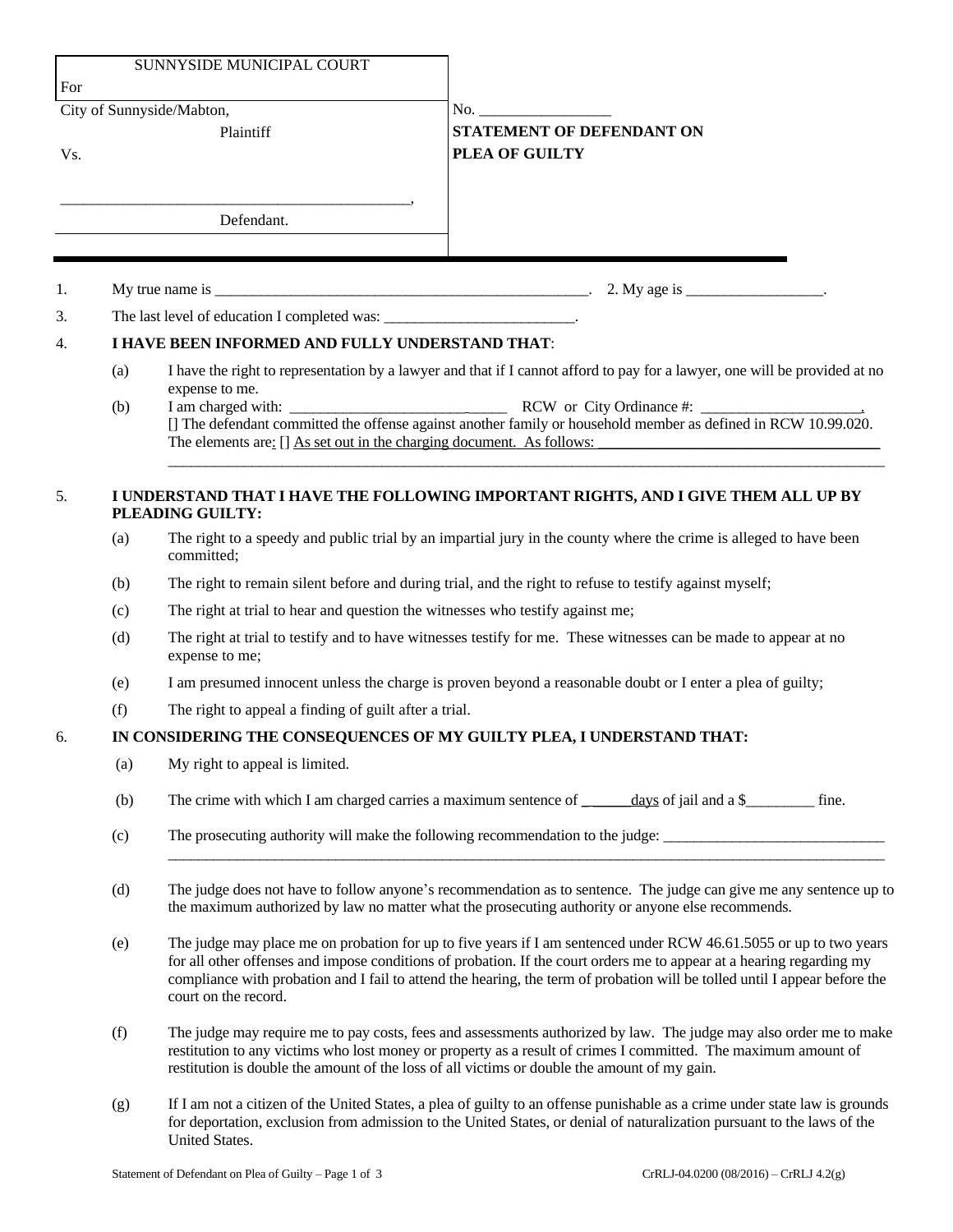## *NOTIFICATION RELATING TO SPECIFIC CRIMES: IF ANY OF THE FOLLOWING PARAGRAPHS APPLY, THE BOX SHOULD BE CHECKED AND THE PARAGRAPH INITIALED BY THE DEFENDANT.*

- [ ]h The crime of \_\_\_\_\_\_\_\_\_\_\_\_\_\_\_\_\_\_\_\_\_ has a mandatory minimum sentence of \_\_\_\_\_\_\_\_\_\_\_\_\_\_\_\_ days in jail and fine plus costs and assessments. The law does not allow any reduction of this sentence.
- [] i []The crime of prostitution, indecent exposure, permitting prostitution and patronizing a prostitute has a mandatory assessment of \$\_\_\_\_\_\_\_\_\_. The court may reduce up to two-thirds of this assessment if the court finds that I am not able to pay the assessment. RCW9A.88.120.
- [ ] j If this crime involves patronizing a prostitute, a condition of my sentence will be that I not be subsequently arrested for patronizing a prostitute or commercial sexual abuse of a minor. The court will impose crime-related geographical restrictions on me, unless the court finds they are not feasible. If this is my first offense, the court will order me to attend a program designed to educate me about the negative costs of prostitution.
- [  $\vert k$  If this crime involves a sexual offense, prostitution, or a drug offense associated with hypodermic needles, I will be required to undergo testing for the human immunodeficiency (AIDS) virus.
- [ ] l This plea of guilty will result in suspension or revocation of my driving license or privilege by the Department of Licensing for a minimum period of \_\_\_\_\_\_\_\_\_, or longer based upon my record of conviction. This period may not include suspension or revocation based on other matters.
- [ ] m If I am convicted under RCW 26.50.110, for a violation of a domestic violence protection order issued under chapter 26.50 RCW. The court shall impose a mandatory fine of \$15. RCW 26.50.110.
- [ ] n I may not possess, own, or have under my control any firearm, and under federal law any firearm or ammunition, unless my right to do so is restored by the court of record that ordered the prohibition on possession of a firearm or the Superior Court in Washington state where I live, and by a federal court if required. I must immediately surrender any concealed pistol license.
- [ ] o If this crime involves a drug offense, my eligibility for state and federal education benefits will be affected. 20 U.S.C. § 1091(r).
- [ ] p This plea of guilty is considered a conviction under RCW 46.25.010 and I will be disqualified from driving a commercial motor vehicle. RCW 46.25.090. I am required to notify the Department of Licensing and my employer of this guilty plea within 30 days after the judge signs this document. RCW 46.25.030.
- [ ] q [If this case involves reckless driving and the original charge was driving while under the influence of alcohol and/or being in actual physical control of a vehicle while under the influence of alcohol and/or drugs and I have one or more prior offenses, as defined in RCW 46.61.5055(14), within 7 years; or if the original charge was vehicular homicide (RCW 46.61.520) or vehicular assault (RCW 46.61.522) committed while under the influence of intoxicating liquor or any drug, I have been informed and understand that I will be subject to the penalties for Reckless Driving described in the "DUI" Attachment.
- [ ] r If this case involves negligent driving in the first degree, and I have one or more prior offenses, as defined in RCW 46.61.5055(14), within 7 years, I have been informed and understand that I will be subject to the penalties for Negligent Driving 1<sup>st</sup> Degree as described in the "DUI" Attachment.
- [ ] s If this case involves a conviction for operating a vehicle without an ignition interlock device under RCW 46.20.740, then my sentence will run consecutive to any sentences imposed under RCW 46.20.750, 46.61.502, 46.61.504, or 46.61.5055. RCW 46.20.740(3).
- [ ] t If this case involves a conviction for tampering with or circumventing an ignition interlock device under RCW 46.20.750, then my sentence will run consecutive to any sentences imposed under RCW 46.20.740(3), 46.61.502, 46.61.504, 46.61.5055, 46.61.520(1) or 46.61.522(1)(b).
- [ ] u If this crime involves sexual misconduct with a minor in the second degree, communication with a minor for immoral purposes, or attempt, solicitation or conspiracy to commit a sex offense, or a kidnapping offense involving a minor, as defined in RCW 9A.44.130, I will be required to register with the county sheriff as described in the "Offender Registration" Attachment.
- [ ] v Pursuant to RCW 43.43.754, if this crime is an offense which requires sex or kidnapping offender registration, or is one of the following offenses, assault in the fourth degree with sexual motivation, communication with a minor for immoral purposes, custodial sexual misconduct in the second degree, failure to register, harassment, patronizing a prostitute, sexual misconduct with a minor in the second degree, stalking, or violation of a sexual assault protection order granted under chapter 7.90 RCW, I will be required to have a biological sample collected for purposes of DNA identification analysis, unless it is established that the Washington State Patrol crime laboratory already has a sample from me for a qualifying offense.
- [ ] w *Travel Restrictions:* I will be required to contact my probation officer, the probation director or designee, or the court if there is no probation department, to request permission to travel or transfer to another state if I am placed on probation for one year or more and this crime involves: (i) an offense in which a person has incurred direct or threatened physical or psychological harm; (ii) an offense that involves the use or possession of a firearm; (iii) a second or subsequent misdemeanor offense of driving while impaired by drugs or alcohol; (iv) a sexual offense that requires the offender to register as a sex offender in the sending state. I understand that I will be required to pay an application fee with my travel or transfer request.